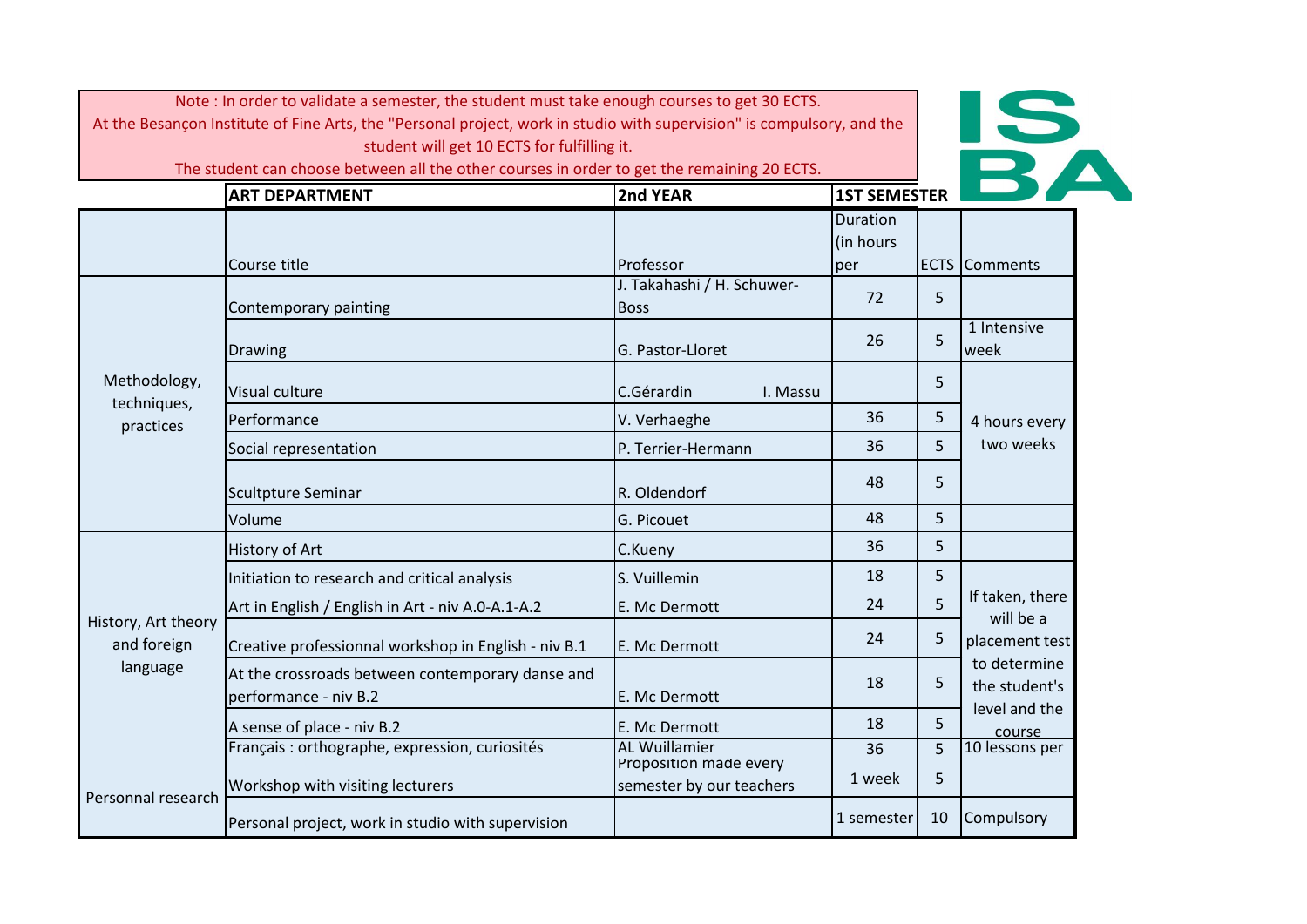Note : In order to validate a semester, the student must take enough courses to get 30 ECTS.

At the Besançon Institute of Fine Arts, the "Personal project, work in studio with supervision" is compulsory, and the student will get 10 ECTS for fulfilling it.

|                                    | <b>VISUAL COMMUNICATION DEPARTMENT</b>                                    | 2nd YEAR                                           | <b>1ST SEMESTER</b> |    |                               |
|------------------------------------|---------------------------------------------------------------------------|----------------------------------------------------|---------------------|----|-------------------------------|
|                                    |                                                                           |                                                    | <b>Duration</b>     |    |                               |
|                                    |                                                                           |                                                    | (in hours           |    |                               |
|                                    |                                                                           |                                                    | per                 |    |                               |
|                                    | Course title                                                              | Professor                                          | semester)           |    | <b>ECTS</b> Comments          |
| Personal creation:                 | Infographics                                                              | Ch. Vaubourg                                       | 36                  | 5  |                               |
| Project                            | <b>Graphic edition</b>                                                    | PN. Bernard / D. Mutel                             | 18                  | 5  | <b>Both courses</b>           |
| methodology,                       | Specific culture                                                          | PN. Bernard                                        | 18                  |    | are to be taken               |
| techniques and                     | Graphics/Space                                                            | A.Maillot-Morel                                    | 72                  | 5  |                               |
| pratices                           | Graphic design in edition                                                 | M.Salimbeni                                        | 30                  | 5  |                               |
|                                    | History of Art                                                            | C.Kueny                                            | 36                  | 5  |                               |
|                                    | Initiation to research and critical analysis                              | S. Vuillemin                                       | 18                  | 5  |                               |
|                                    | Art in English / English in Art - niv A.0-A.1-A.2                         | E. Mc Dermott                                      | 24                  | 5  | If taken, there               |
| History, Art theory<br>and foreign | Creative professionnal workshop in English - niv B.1                      | E. Mc Dermott                                      | 24                  | 5  | will be a<br>placement test   |
| language                           | At the crossroads between contemporary danse and<br>performance - niv B.2 | E. Mc Dermott                                      | 18                  | 5  | to determine<br>the student's |
|                                    | A sense of place - niv B.2                                                | E. Mc Dermott                                      | 18                  | 5  | level and the                 |
|                                    | Français : orthographe, expression, curiosités<br>littéraires             | <b>AL Wuillamier</b>                               | 36                  | 5  | 10 courses a<br>year          |
|                                    | Workshop with visiting lecturers                                          | Proposition made every<br>semester by our teachers | 1 week              | 5  |                               |
| Personnal research                 | Personal project, work in studio with supervision                         |                                                    | 1 semester          | 10 | Compulsory                    |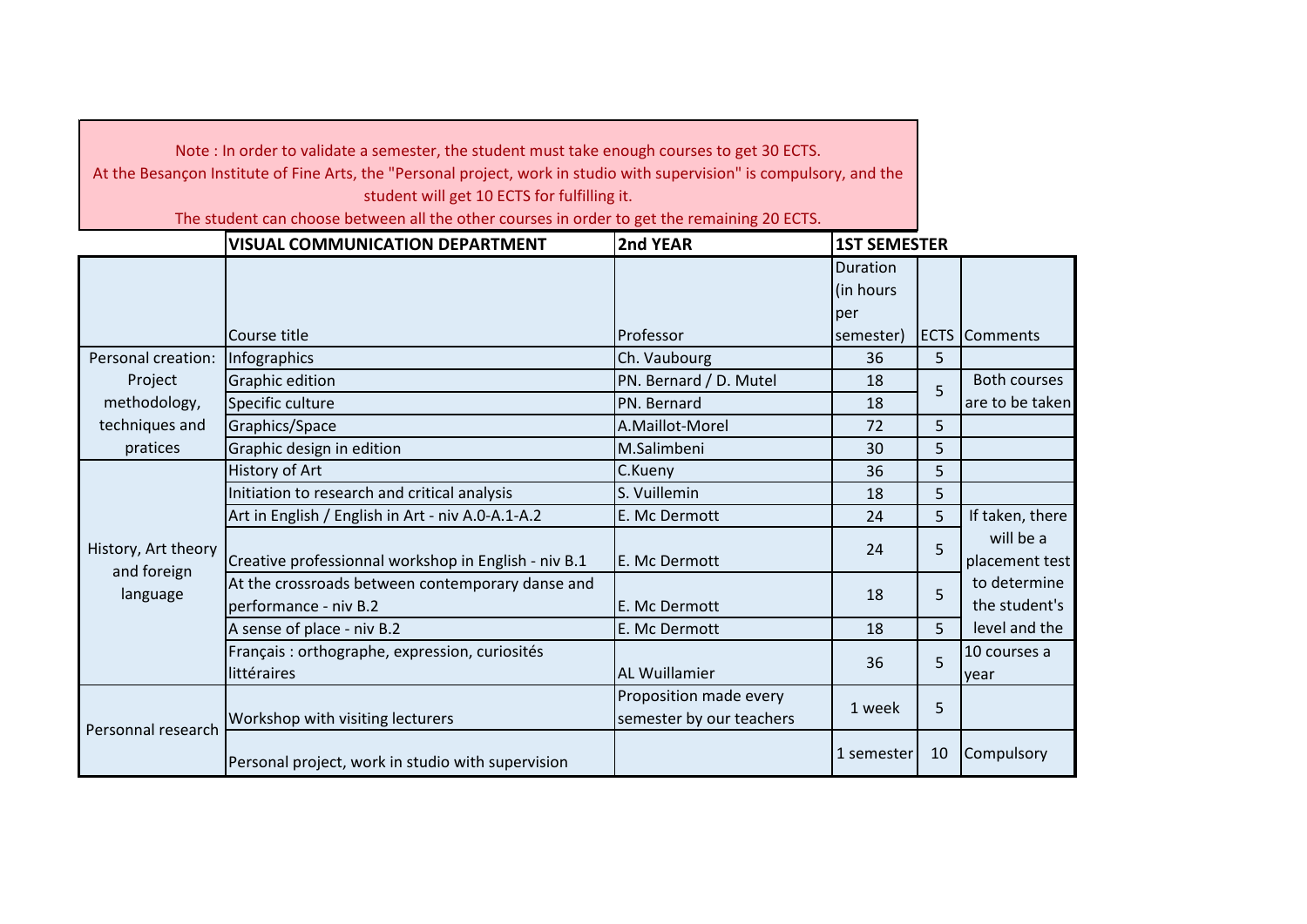| Note: In order to validate a semester, the student must take enough courses to get 30 ECTS.<br>At the Besançon Institute of Fine Arts, the "Personal project, work in studio with supervision" is compulsory, and the<br>student will get 10 ECTS for fulfilling it. |                                                                                             |                                                    |                 |    |                               |
|----------------------------------------------------------------------------------------------------------------------------------------------------------------------------------------------------------------------------------------------------------------------|---------------------------------------------------------------------------------------------|----------------------------------------------------|-----------------|----|-------------------------------|
|                                                                                                                                                                                                                                                                      | The student can choose between all the other courses in order to get the remaining 20 ECTS. |                                                    |                 |    |                               |
|                                                                                                                                                                                                                                                                      | <b>ART DEPARTMENT</b>                                                                       | 2nd YEAR                                           | 2nd SEMESTER    |    |                               |
|                                                                                                                                                                                                                                                                      |                                                                                             |                                                    | <b>Duration</b> |    |                               |
|                                                                                                                                                                                                                                                                      |                                                                                             |                                                    | (in hours       |    |                               |
|                                                                                                                                                                                                                                                                      |                                                                                             |                                                    | per             |    |                               |
|                                                                                                                                                                                                                                                                      | Course title                                                                                | Professor                                          | semester)       |    | <b>ECTS</b> Comments          |
|                                                                                                                                                                                                                                                                      |                                                                                             | J. Takahashi / H. Schuwer-                         | 72              | 5  |                               |
|                                                                                                                                                                                                                                                                      | Contemporary painting                                                                       | <b>Boss</b>                                        |                 |    |                               |
| Methodology,                                                                                                                                                                                                                                                         | <b>Drawing</b>                                                                              | G. Pastor-Lloret                                   | 56              | 5  |                               |
| techniques,                                                                                                                                                                                                                                                          | Performance                                                                                 | V. Verhaeghe                                       | 36              | 5  |                               |
| practices                                                                                                                                                                                                                                                            | Social representation                                                                       | P. Terrier-Hermann                                 | 36              | 5  |                               |
|                                                                                                                                                                                                                                                                      | Sculpture seminar                                                                           | R. Oldendorf                                       | 48              | 5  |                               |
|                                                                                                                                                                                                                                                                      | Volume                                                                                      | G. Picouet                                         | 48              | 5  |                               |
|                                                                                                                                                                                                                                                                      | <b>History of Art</b>                                                                       | C. Kueny                                           | 36              | 5  |                               |
|                                                                                                                                                                                                                                                                      | Initiation to research and critical analysis                                                | S. Vuillemin                                       | 36              | 5  |                               |
|                                                                                                                                                                                                                                                                      | Art in English / English in Art - niv A.0-A.1-A.2                                           | E. Mc Dermott                                      | 24              | 5  | If taken, there               |
| History, Art theory<br>and foreign                                                                                                                                                                                                                                   | Creative professionnal workshop in English - niv B.1                                        | E. Mc Dermott                                      | 24              | 5  | will be a<br>placement test   |
| language                                                                                                                                                                                                                                                             | At the crossroads between contemporary danse and<br>performance - niv B.2                   | E. Mc Dermott                                      | 24              | 5  | to determine<br>the student's |
|                                                                                                                                                                                                                                                                      | A sense of place - niv B.2                                                                  | E. Mc Dermott                                      | 24              | 5  | level and the                 |
|                                                                                                                                                                                                                                                                      | Français : orthographe, expression, curiosités<br>littéraires                               | <b>AL Wuillamier</b>                               | 36              | 5  |                               |
|                                                                                                                                                                                                                                                                      |                                                                                             |                                                    |                 |    |                               |
| Personnal research                                                                                                                                                                                                                                                   | Workshop with visiting lecturers                                                            | Proposition made every<br>semester by our teachers | 1 week          | 5  |                               |
|                                                                                                                                                                                                                                                                      | Personal project, work in studio with supervision                                           |                                                    | 1 semester      | 10 | Compulsory                    |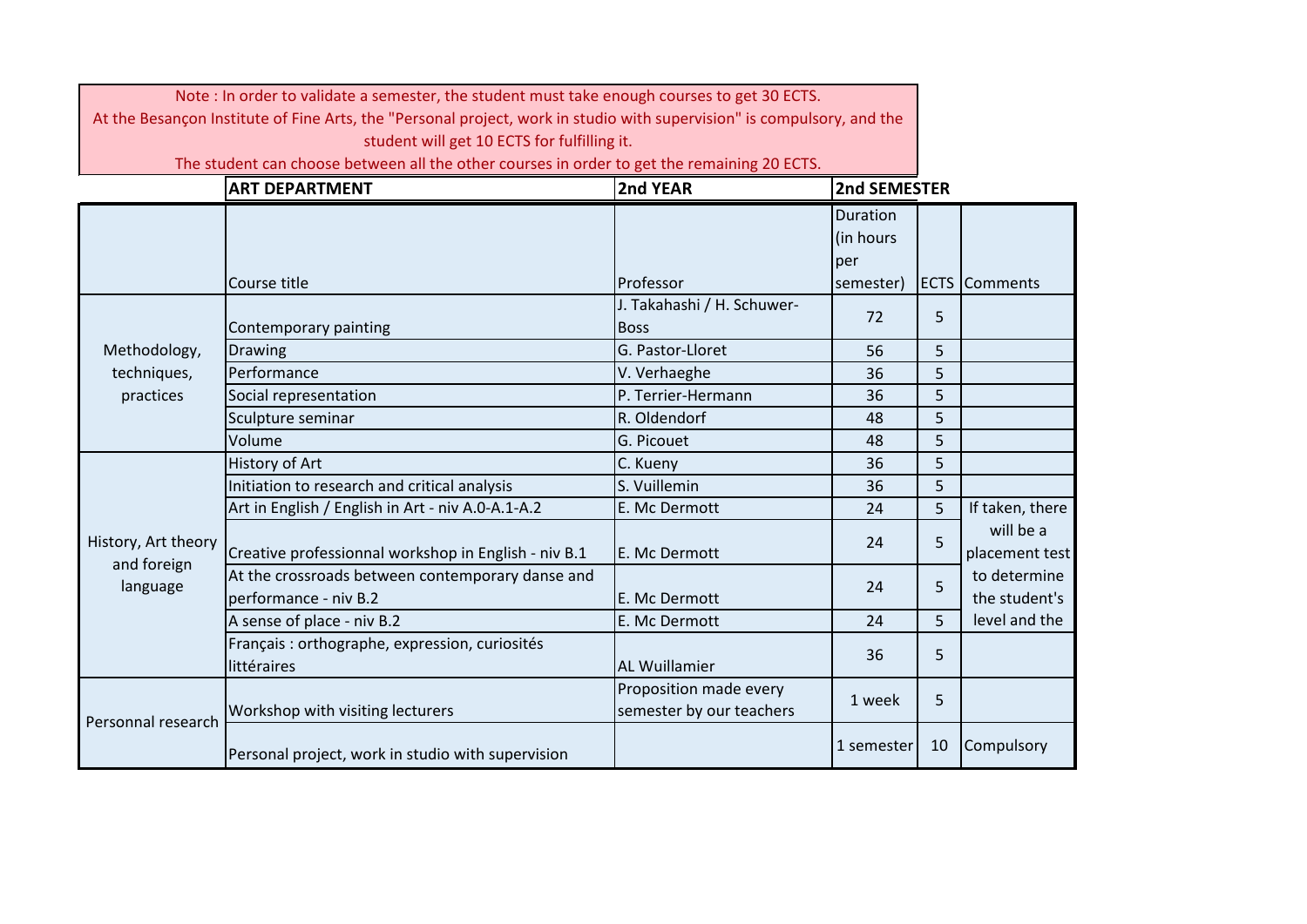| Note: In order to validate a semester, the student must take enough courses to get 30 ECTS.                            |                                                                                             |                                                    |              |    |                                        |
|------------------------------------------------------------------------------------------------------------------------|---------------------------------------------------------------------------------------------|----------------------------------------------------|--------------|----|----------------------------------------|
| At the Besançon Institute of Fine Arts, the "Personal project, work in studio with supervision" is compulsory, and the |                                                                                             |                                                    |              |    |                                        |
|                                                                                                                        | student will get 10 ECTS for fulfilling it.                                                 |                                                    |              |    |                                        |
|                                                                                                                        | The student can choose between all the other courses in order to get the remaining 20 ECTS. |                                                    |              |    |                                        |
|                                                                                                                        | <b>VISUAL COMMUNICATION DEPARTMENT</b>                                                      | 2nd YEAR                                           | 2nd SEMESTER |    |                                        |
|                                                                                                                        |                                                                                             |                                                    | Duration     |    |                                        |
|                                                                                                                        |                                                                                             |                                                    | (in hours    |    |                                        |
|                                                                                                                        |                                                                                             |                                                    | per          |    |                                        |
|                                                                                                                        | Course title                                                                                | Professor                                          | semester)    |    | <b>ECTS</b> Comments                   |
|                                                                                                                        | Infographics                                                                                | Ch. Vaubourg                                       | 36           | 5  |                                        |
| Personal creation:<br>Project                                                                                          | Graphic edition                                                                             | PN. Bernard / D. Mutel                             | 18           | 5  | <b>Both courses</b><br>are to be taken |
| methodology,                                                                                                           | Specific culture                                                                            | PN. Bernard                                        | 18           |    | together                               |
| techniques and                                                                                                         | Graphic design in edition                                                                   | M. Salimbeni                                       | 30           | 5  |                                        |
| pratices                                                                                                               | Visual culture                                                                              | C. Gérardin / I. Massu                             | 24           | 5  | 4 hours every<br>two weeks             |
|                                                                                                                        | History of Art                                                                              | C. Kueny                                           | 36           | 5  |                                        |
|                                                                                                                        | Initiation to research and critical analysis                                                | S. Vuillemin                                       | 18           | 5  |                                        |
|                                                                                                                        | Art in English / English in Art - niv A.0-A.1-A.2                                           | E. Mc Dermott                                      | 24           | 5  | If taken, there                        |
| History, Art theory                                                                                                    | Creative professionnal workshop in English - niv B.1                                        | E. Mc Dermott                                      | 24           | 5  | will be a<br>placement test            |
| and foreign<br>language                                                                                                | At the crossroads between contemporary danse and<br>performance - niv B.2                   | E. Mc Dermott                                      | 18           | 5  | to determine<br>the student's          |
|                                                                                                                        | A sense of place - niv B.2                                                                  | E. Mc Dermott                                      | 18           | 5  | level and the                          |
|                                                                                                                        | Français : orthographe, expression, curiosités<br>littéraires                               | <b>AL Wuillamier</b>                               | 36           | 5  | 10 times a year                        |
|                                                                                                                        | Workshop with visiting lecturers                                                            | Proposition made every<br>semester by our teachers | 1 week       | 5  |                                        |
| Personnal research                                                                                                     | Personal project, work in studio with supervision                                           |                                                    | 1 semester   | 10 | Compulsory                             |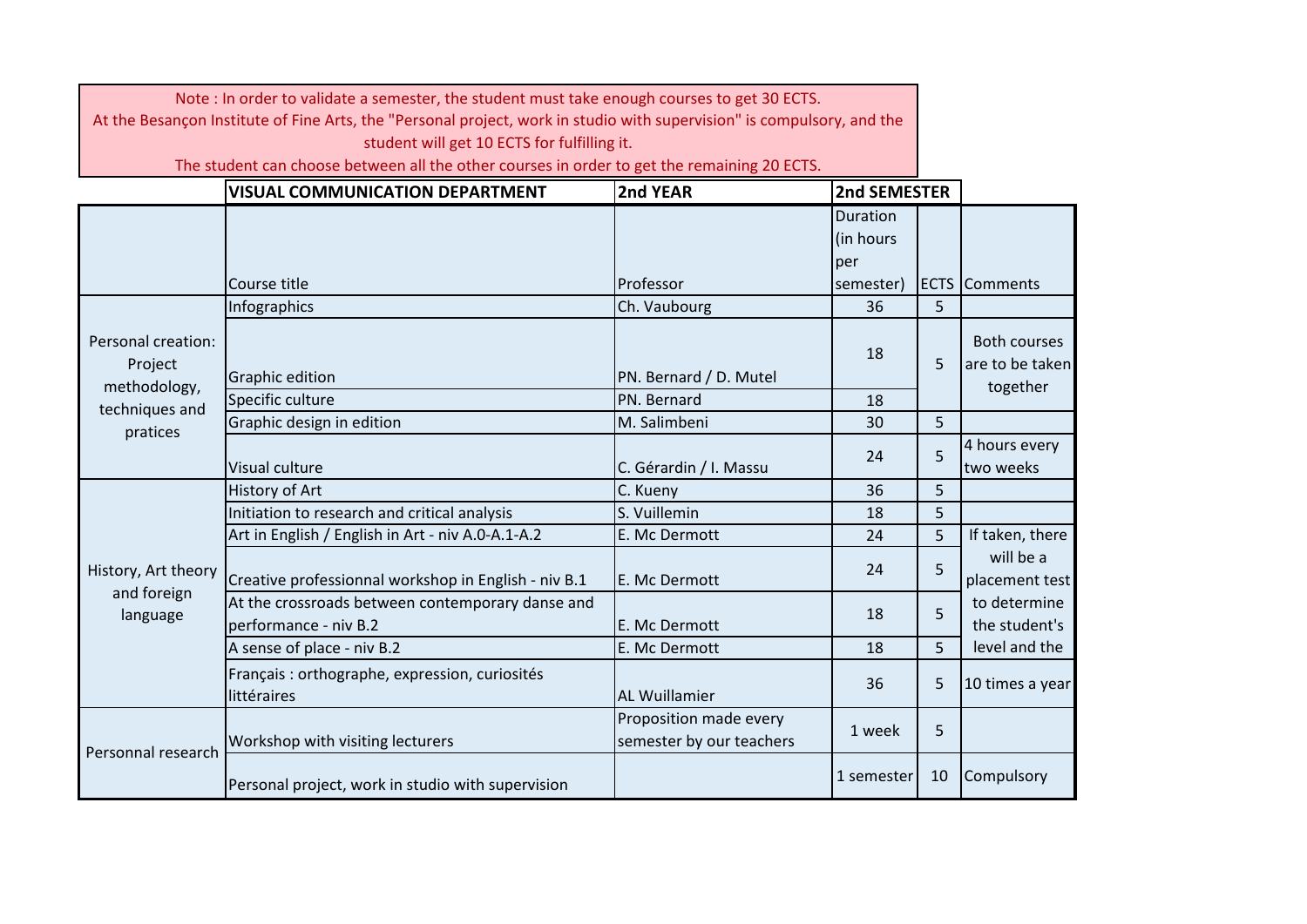|                         | <b>ART DEPARTMENT</b>                                                         | <b>3rd YEAR</b>                                    | <b>1ST SEMESTER</b>                 |                |                               |
|-------------------------|-------------------------------------------------------------------------------|----------------------------------------------------|-------------------------------------|----------------|-------------------------------|
|                         |                                                                               |                                                    | <b>Duration</b><br>(in hours<br>per |                |                               |
|                         | Course title                                                                  | Professor                                          | semester)                           |                | <b>ECTS</b> Comments          |
| Methodology,            | <b>ARC</b>                                                                    | Proposition made every<br>semester by our teachers | 1 semester                          | 5              |                               |
| techniques, pratices    | Research and creation Workshop                                                | Proposition made every<br>semester by our teachers | 1 week                              | 5              |                               |
|                         | Contemporary work readings                                                    | C.Kueny                                            | 18                                  | 5              |                               |
|                         | Art in contemporary context-History of Art-Back to<br>the future              | D.Balit                                            | 24                                  | 5              |                               |
| History, Art theory     | Theory and methodology                                                        | M.Collet                                           | 36                                  | 5              |                               |
|                         | Art in English / English in Art - niv A.0-A.1-A.2                             | E. Mc Dermott                                      | 24                                  | 5              | If taken, there               |
| and foreign<br>language | Creative professionnal workshop in English - niv B.1                          | E. Mc Dermott                                      | 24                                  | $\overline{2}$ | will be a<br>placement test   |
|                         | At the crossroads between contemporary danse and<br>performance - niv B.2     | E. Mc Dermott                                      | 18                                  | 5              | to determine<br>the student's |
|                         | A sense of place - niv B.2                                                    | E. Mc Dermott                                      | 18                                  | 5              | level and the                 |
|                         | Français : orthographe, expression, curiosités<br>littéraires                 | <b>AL Wuillamier</b>                               |                                     | 5              | 10 courses in a<br>year       |
| Personnal research      | Personal project, work in studio with supervisor                              |                                                    | 1 semester                          | 10             | Compulsory                    |
| With M.Collet           | Open to all: seminar every 15 days with a guest. (Open to 3 Art and Graphics) |                                                    |                                     |                |                               |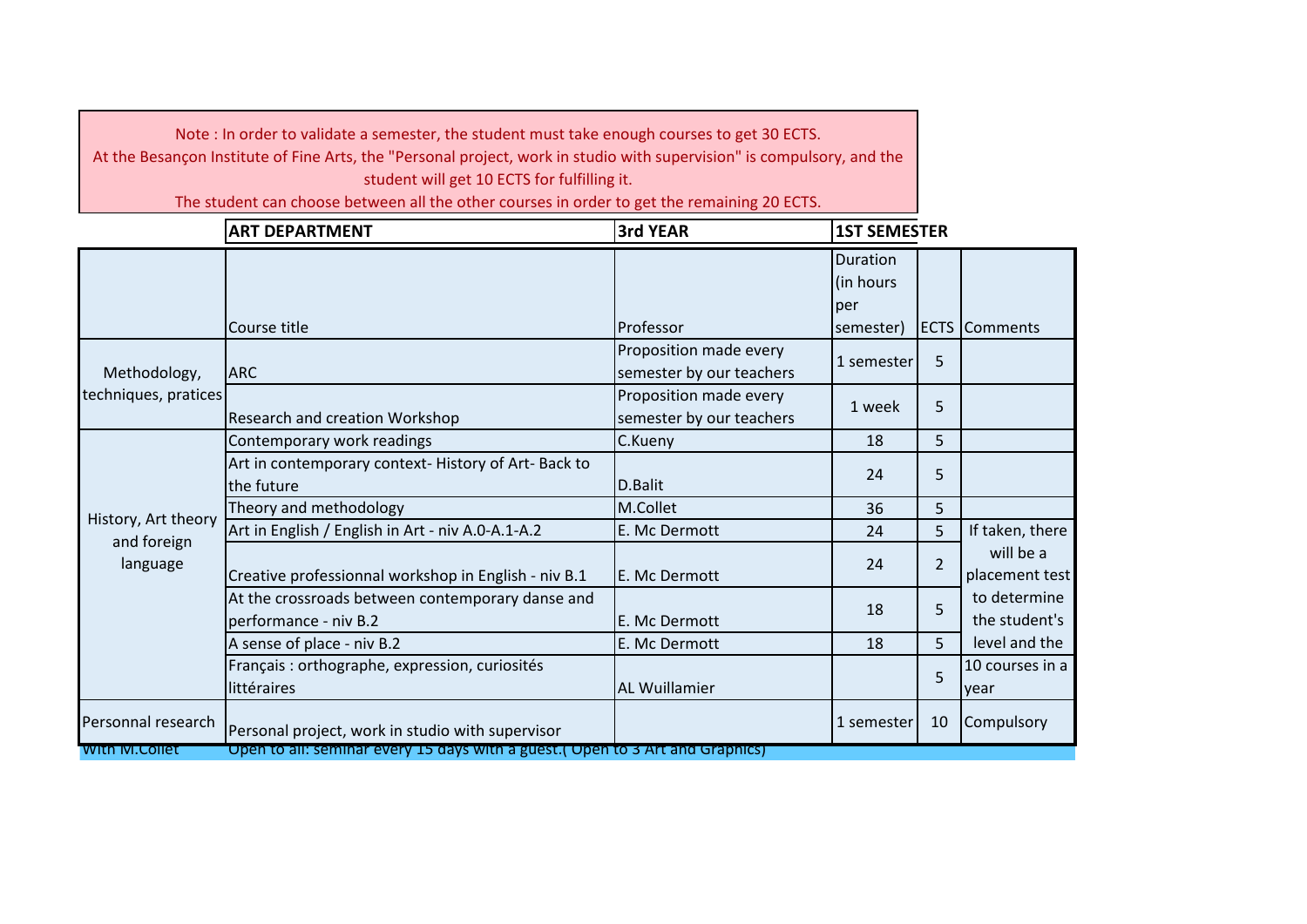|                                | <b>VISUAL COMMUNICATION DEPARTMENT</b>                                        | 3rd YEAR                                           |                       | <b>1ST SEMESTER</b> |                               |  |
|--------------------------------|-------------------------------------------------------------------------------|----------------------------------------------------|-----------------------|---------------------|-------------------------------|--|
|                                |                                                                               |                                                    | Duration<br>(in hours |                     |                               |  |
|                                |                                                                               |                                                    | per                   |                     |                               |  |
|                                | Course title                                                                  | Professor                                          | semester)             |                     | <b>ECTS Comments</b>          |  |
| Personal creation:<br>Project  | Research and creation workshop-ARC                                            | Proposition made every<br>semester by our teachers | 1 semester            | 5                   |                               |  |
| methodology,<br>techniques and | Workshop with visiting lecturers                                              | Proposition made every<br>semester by our teachers | 1 week                | 5                   |                               |  |
|                                | readings of contemporary works                                                | C.Kueny                                            | 18                    | 5                   |                               |  |
|                                | Theory and methodology History of Performance Art                             | M.Collet                                           |                       | 5                   |                               |  |
|                                | Actuality-History of Art-Back to the future                                   | D.Balit                                            | 24                    | 5                   |                               |  |
|                                | <b>Specific Culture</b>                                                       | P.N Bernard                                        | 36                    | 5                   |                               |  |
| History, Art theory            | Art in English / English in Art - niv A.0-A.1-A.2                             | E. Mc Dermott                                      | 24                    | 5                   | If taken, there               |  |
| and foreign<br>language        | Creative professionnal workshop in English - niv B.1                          | E. Mc Dermott                                      | 24                    | 5                   | will be a<br>placement test   |  |
|                                | At the crossroads between contemporary danse and<br>performance - niv B.2     | E. Mc Dermott                                      | 18                    | 5                   | to determine<br>the student's |  |
|                                | A sense of place - niv B.2                                                    | E. Mc Dermott                                      | 18                    | 5                   | level and the                 |  |
|                                | Français : orthographe, expression, curiosités<br>littéraires                 | <b>AL Wuillamier</b>                               |                       | $\overline{5}$      | 10 lessons per<br>year        |  |
| Personnal research             | Personal project, work in studio with supervision                             |                                                    | 1 semester            | 10                  | Compulsory                    |  |
| With M.Collet                  | Open to all: seminar every 15 days with a guest.( Open to 3 Art and Graphics) |                                                    |                       |                     |                               |  |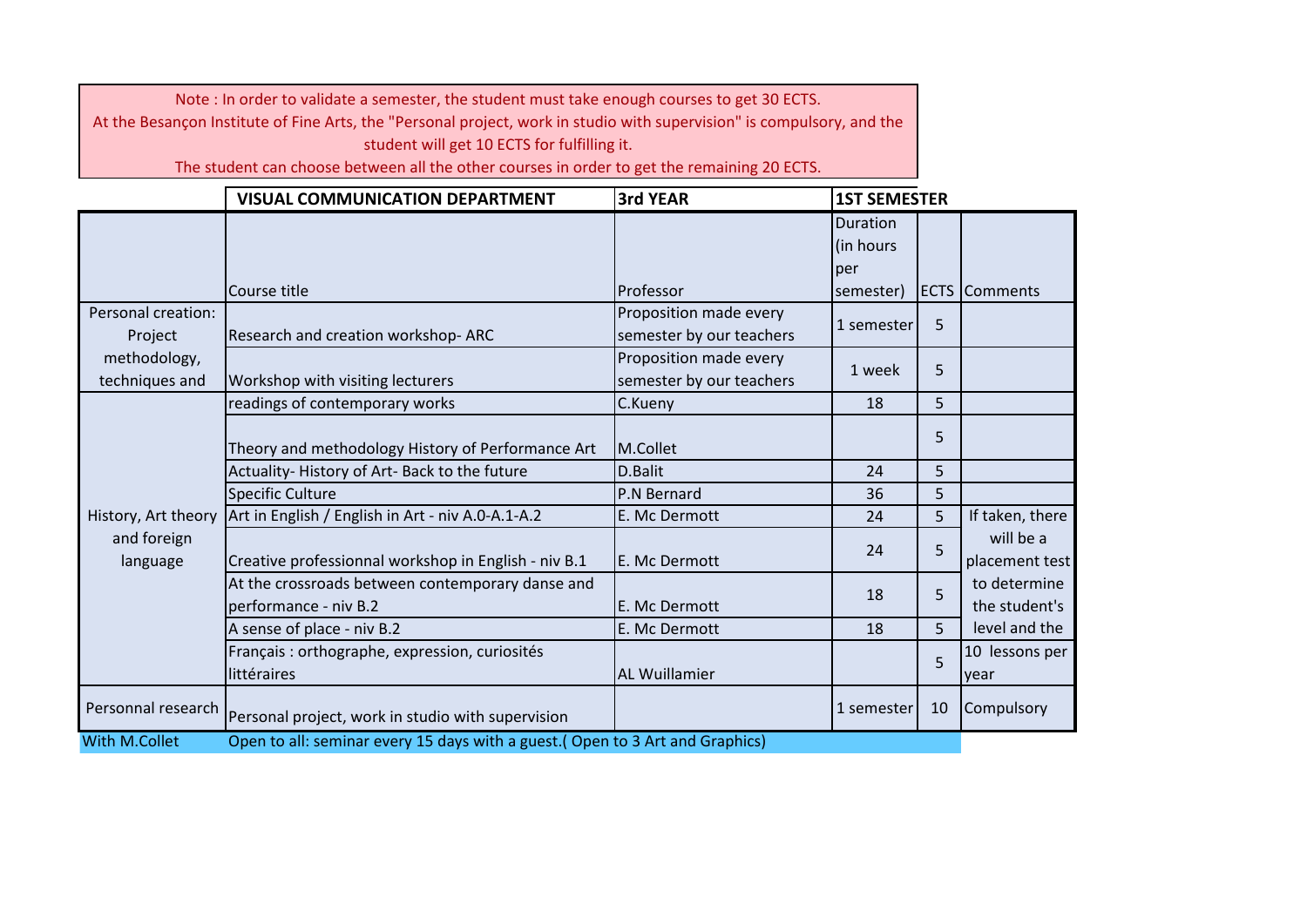| Note: In order to validate a semester, the student must take enough courses to get 30 ECTS.<br>At the Besançon Institute of Fine Arts, the "Personal project, work in studio with supervision" is compulsory, and the<br>student will get 10 ECTS for fulfilling it. |                                                                                                                      |                                                    |                              |    |                               |
|----------------------------------------------------------------------------------------------------------------------------------------------------------------------------------------------------------------------------------------------------------------------|----------------------------------------------------------------------------------------------------------------------|----------------------------------------------------|------------------------------|----|-------------------------------|
|                                                                                                                                                                                                                                                                      | The student can choose between all the other courses in order to get the remaining 20 ECTS.<br><b>ART DEPARTMENT</b> | 3rd YEAR                                           | <b>2ND SEMESTER</b>          |    |                               |
|                                                                                                                                                                                                                                                                      |                                                                                                                      |                                                    | Duration<br>(in hours<br>per |    |                               |
|                                                                                                                                                                                                                                                                      | Course title                                                                                                         | Professor                                          | semester)                    |    | <b>ECTS</b> Comments          |
| Methodology,                                                                                                                                                                                                                                                         | Research and creation workshop - ARC                                                                                 | Proposition made every<br>semester by our teachers | 1 semester                   | 5  |                               |
| techniques, pratices                                                                                                                                                                                                                                                 | Workshop with visiting lecturers                                                                                     | Proposition made every<br>semester by our teachers | 1 week                       | 5  |                               |
|                                                                                                                                                                                                                                                                      | Readings of contemporary works                                                                                       | C. Kueny                                           | 6                            | 5  |                               |
|                                                                                                                                                                                                                                                                      | Theory and Methodology                                                                                               | M.Collet                                           | 36                           | 5  | see with the<br>teacher       |
|                                                                                                                                                                                                                                                                      | Art in contemporary context-History of Art-Back to<br>the future                                                     | D.Balit                                            | 24                           | 5  |                               |
| History, Art theory                                                                                                                                                                                                                                                  | History of Performance Art                                                                                           | M.Collet                                           |                              | 5  | see with the<br>teacher       |
| and foreign                                                                                                                                                                                                                                                          | Art in English / English in Art - niv A.0-A.1-A.2                                                                    | E. Mc Dermott                                      | 24                           | 5  | If taken, there               |
| language                                                                                                                                                                                                                                                             | Creative professionnal workshop in English - niv B.1                                                                 | E. Mc Dermott                                      | 24                           | 5  | will be a<br>placement test   |
|                                                                                                                                                                                                                                                                      | At the crossroads between contemporary danse and<br>performance - niv B.2                                            | E. Mc Dermott                                      | 18                           | 5  | to determine<br>the student's |
|                                                                                                                                                                                                                                                                      | A sense of place - niv B.2                                                                                           | E. Mc Dermott                                      | 18                           | 5  | level and the                 |
|                                                                                                                                                                                                                                                                      | Français : orthographe, expression, curiosités<br>littéraires                                                        | <b>AL Wuillamier</b>                               |                              | 5  | 10 lessons per<br>year        |
| Personnal research                                                                                                                                                                                                                                                   | Personal project, work in studio with supervision                                                                    |                                                    | 1 semester                   | 10 | Compulsory                    |
| with M.Collet                                                                                                                                                                                                                                                        | Open to all: seminar every 15 days with a guest. (Open to 3 Art and Graphics)                                        |                                                    |                              |    |                               |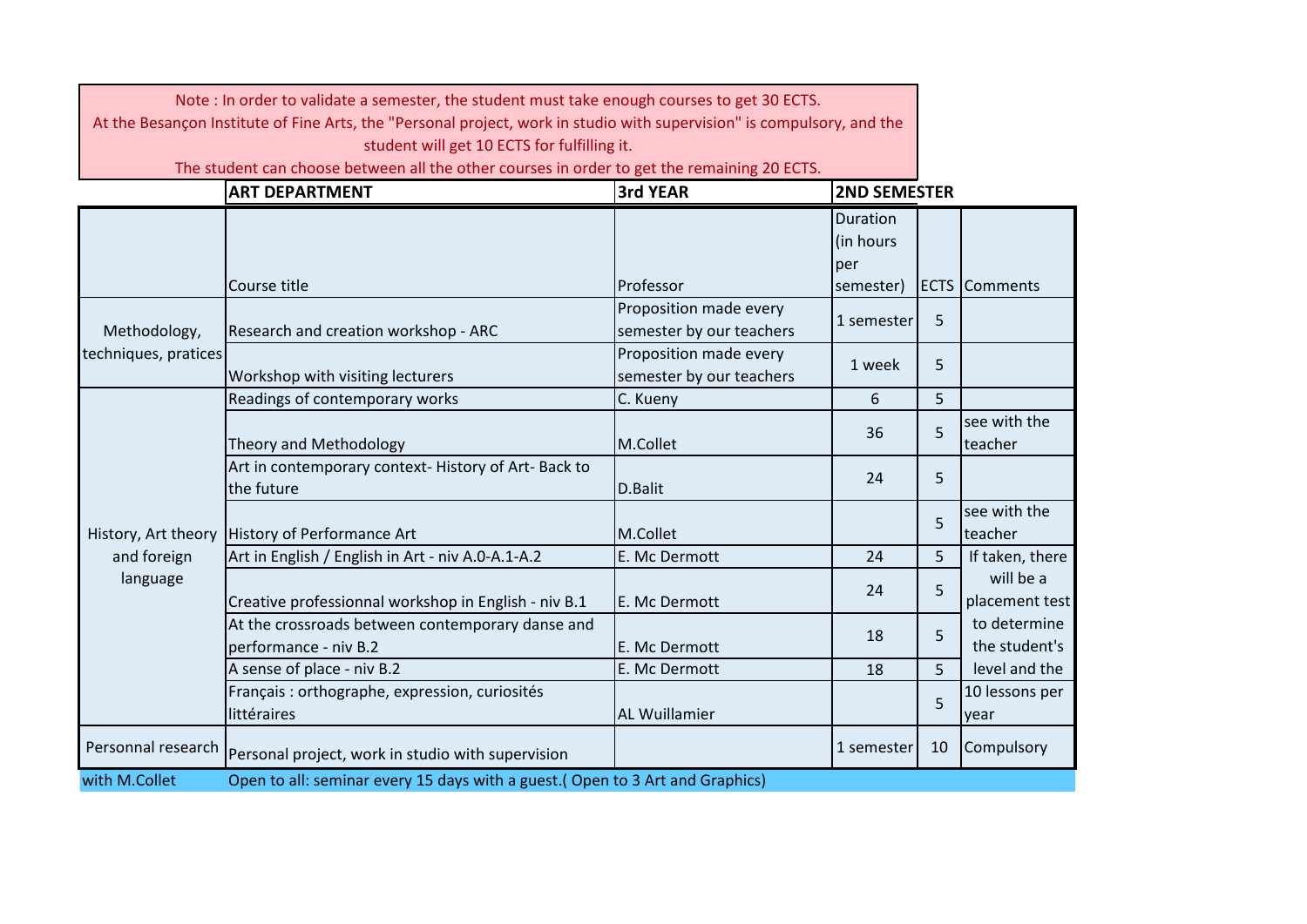|                                | Note: In order to validate a semester, the student must take enough courses to get 30 ECTS.<br>At the Besançon Institute of Fine Arts, the "Personal project, work in studio with supervision" is compulsory, and the |                                                                 |                              |    |                               |
|--------------------------------|-----------------------------------------------------------------------------------------------------------------------------------------------------------------------------------------------------------------------|-----------------------------------------------------------------|------------------------------|----|-------------------------------|
|                                | student will get 10 ECTS for fulfilling it.                                                                                                                                                                           |                                                                 |                              |    |                               |
|                                | The student can choose between all the other courses in order to get the remaining 20 ECTS.<br><b>ART DEPARTMENT</b>                                                                                                  | <b>3rd YEAR</b>                                                 | <b>2ND SEMESTER</b>          |    |                               |
|                                |                                                                                                                                                                                                                       |                                                                 | Duration<br>(in hours<br>per |    |                               |
| Personal creation:<br>Project  | Course title<br>Research and creation workshop-ARC                                                                                                                                                                    | Professor<br>Proposition made every<br>semester by our teachers | semester)<br>1 semester      | 5  | <b>ECTS Comments</b>          |
| methodology,<br>techniques and | Workshop with visiting lecturers                                                                                                                                                                                      | Proposition made every<br>semester by our teachers              | 1 week                       | 5  |                               |
|                                | readings of contemporary works                                                                                                                                                                                        | C. Kueny                                                        | 36                           | 5  |                               |
|                                | Theory and Methodology                                                                                                                                                                                                | M.Collet                                                        | 36                           | 5  |                               |
|                                | Actuality-History of Art-Back to the future                                                                                                                                                                           | D.Balit                                                         | 24                           | 5  |                               |
|                                | <b>History of Performance</b>                                                                                                                                                                                         | M.Collet                                                        |                              | 5  | Optional                      |
|                                | Specific culture                                                                                                                                                                                                      | P.N Bernard                                                     | 36                           | 5  |                               |
| History, Art theory            | Art in English / English in Art - niv A.0-A.1-A.2                                                                                                                                                                     | E. Mc Dermott                                                   | 24                           | 5  | If taken, there               |
| and foreign<br>language        | Creative professionnal workshop in English - niv B.1                                                                                                                                                                  | E. Mc Dermott                                                   | 24                           | 5  | will be a<br>placement test   |
|                                | At the crossroads between contemporary danse and<br>performance - niv B.2                                                                                                                                             | E. Mc Dermott                                                   | 18                           | 5  | to determine<br>the student's |
|                                | A sense of place - niv B.2                                                                                                                                                                                            | E. Mc Dermott                                                   | 18                           | 5  | level and the                 |
|                                | Français : orthographe, expression, curiosités<br>littéraires                                                                                                                                                         | <b>AL Wuillamier</b>                                            |                              | 5  | 10 courses a<br>year          |
| Personnal research             | Personal project, work in studio with supervision                                                                                                                                                                     |                                                                 | 1 semester                   | 10 | Optional                      |
| With M.Collet                  | Open to all: seminar every 15 days with a guest.(Open to 3 Art and Graphics)                                                                                                                                          |                                                                 |                              |    |                               |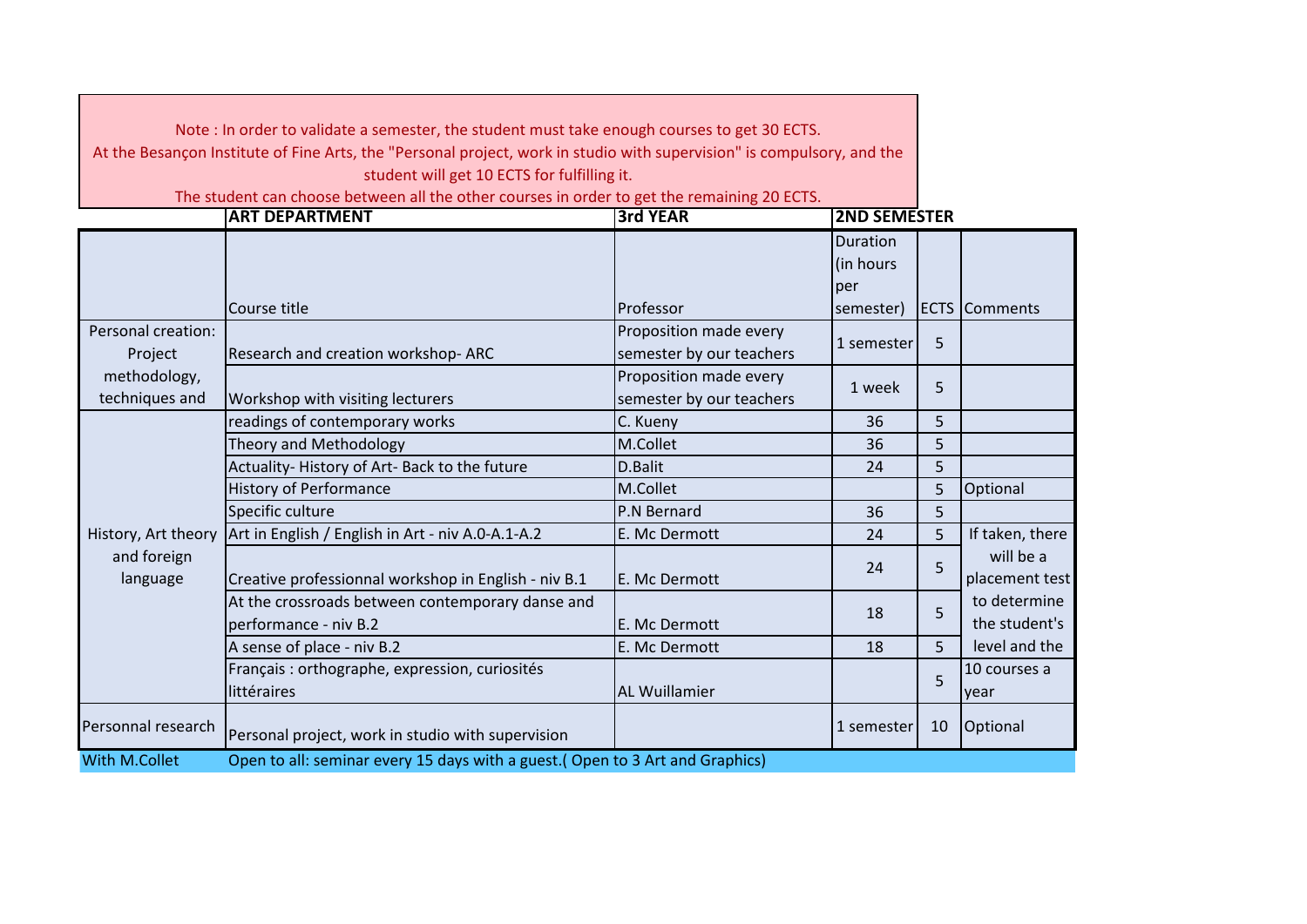|                                            | ART & VISUAL COMMUNICATION DEPARTMENT                                         | 4th YEAR                                           |                                          | <b>2ND SEMESTER</b> |                               |  |
|--------------------------------------------|-------------------------------------------------------------------------------|----------------------------------------------------|------------------------------------------|---------------------|-------------------------------|--|
|                                            |                                                                               |                                                    | Duration<br>(in hours<br>per             |                     |                               |  |
|                                            | Course title                                                                  | Professor                                          | semester)                                |                     | <b>ECTS</b> Comments          |  |
| Research Initiation, Image Analysis        |                                                                               | N.Novello                                          |                                          | 5                   |                               |  |
|                                            | Philosophy, History Art philosophy and Anthropology                           | M.Collet                                           | 36                                       | 5                   |                               |  |
|                                            | Research and creation workshop-ARC                                            | Proposition made every<br>semester by our teachers | 1 semester                               | 5                   |                               |  |
| <b>Personal Creation</b>                   | Workshop with visiting lecturers                                              | Proposition made every<br>semester by our teachers | 1 week                                   | 5                   |                               |  |
| Project                                    | Art in contemporary context- History of Art- Back to<br>the future            | D.Balit                                            | 36                                       | 5                   |                               |  |
| (Methodology,<br>Practice,<br>Prospective) | The obsolete processes generating original<br>specificities.                  | D.Mutel                                            | only for<br>graphic<br>design<br>student | 5                   |                               |  |
|                                            | Personal project, work in studio with supervision                             |                                                    | 1 semester                               | 10                  | Compulsory                    |  |
|                                            | Art in English / English in Art - niv A.0-A.1-A.2                             | E. Mc Dermott                                      | 24                                       | 5                   | If taken, there               |  |
| Foreign language                           | Creative professionnal workshop in English - niv B.1                          | E. Mc Dermott                                      | 24                                       | 5                   | will be a<br>placement test   |  |
|                                            | At the crossroads between contemporary danse and<br>performance - niv B.2     | E. Mc Dermott                                      | 18                                       | 5                   | to determine<br>the student's |  |
|                                            | A sense of place - niv B.2                                                    | E. Mc Dermott                                      | 18                                       | 5                   | level and the                 |  |
|                                            | Français : orthographe, expression, curiosites<br>littéraires                 | <b>AL Wuillamier</b>                               |                                          | 5                   |                               |  |
| <b>With M.Collet</b>                       | Open to all: seminar every 15 days with a guest.( Open to 3 Art and Graphics) |                                                    |                                          |                     |                               |  |